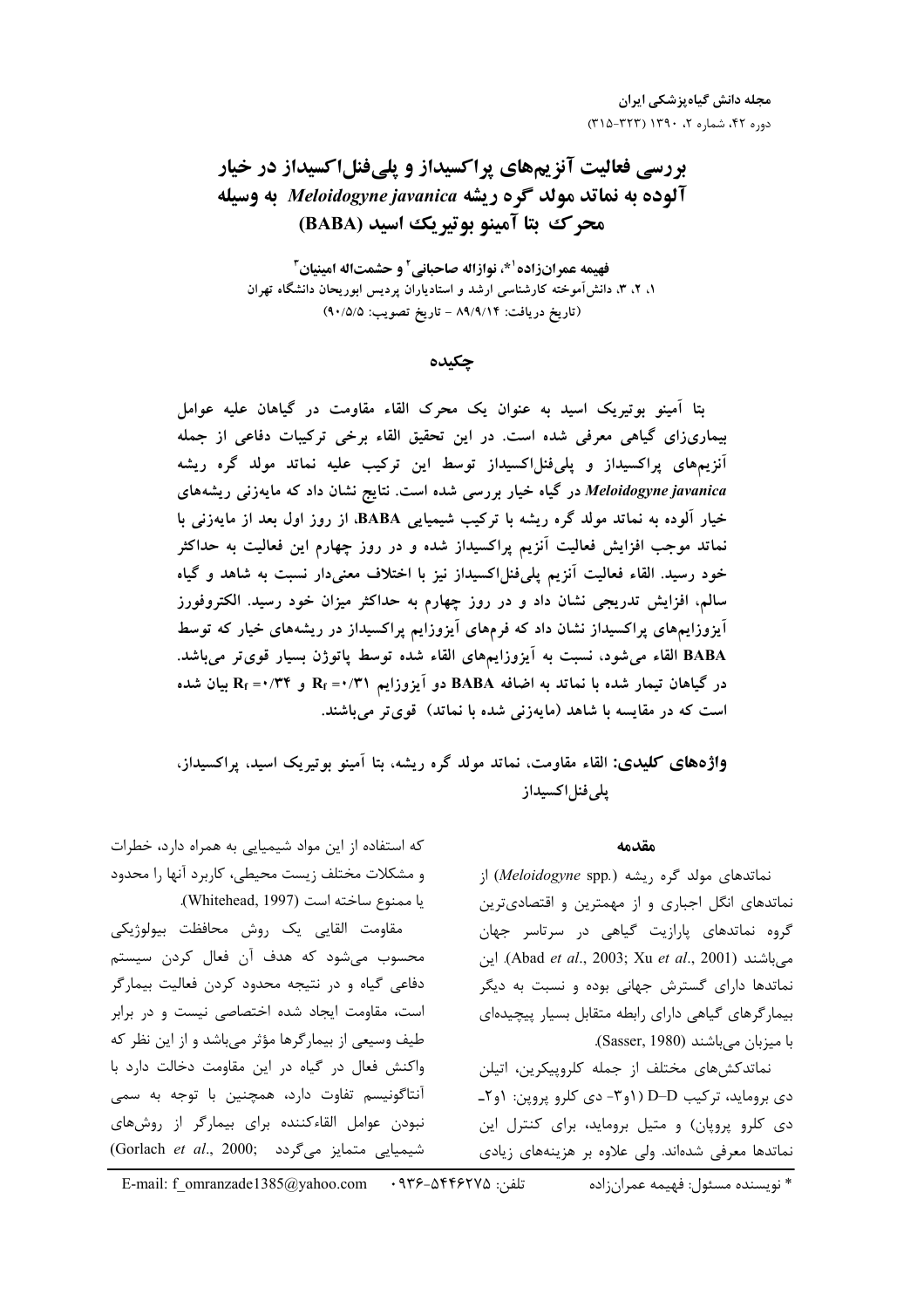Siegrist et al., 2000).

گروهی از عوامل از قبیل بیمارگرها (قارچها، باکتریها، ویروسها و نماتدها) که باعث ایجاد پدیده فوق حساسیت می شوند، استرینهای با بیماریزایی ضعیف و یا غیر بیماریزا، محرکهایی با منشأ پاتوژنی (کیتین، گلوکان، پروتئینها، چربیها)، محرکهای غیرزنده شامل ترکیبات شیمیایی سنتزی بی خطر مثل ۲ و ۶- دیکلرو ایزو نیکوتینیک اسید (INA)، بتا آمینو بوتیریک اسید (BABA)، بنزو ۱ و ۲ و ۳- تیادیازول ۷-کربوتیونیک اسید-اس- متیل استر (BTH)، سالیسیلیک اسید (SA)، نمکهای معدنی، فسفات پتاسیم و ترکیبات با منشأ موجودات زنده مقاومت را در گیاهان القاء (Benhamou & Picard, 1999; Cohen, 2001; میں کنند Kessman et al., 1994; Kuc, 2001).

ترکیب شیمیایی BABA یک آمینو اسید غیرپروتئینی سنتتیک میباشد که در بسیاری از گونههای گیاهی مقاومت را در برابر بیماریهای قارچی، باكتريايي، ويروسي و نماتدها القاء مي كند ,.Jakab et al 2001; Oka et al., 1999) برای اولین بار در سال ۱۹۶۰ اورت و وان آندل مقاومت القاء شده در گوجهفرنگی در مقابل بیماری سوختگی دیرهنگام را در گیاهان تیمار شده با BABA نشان دادند Oort & Van) BABA Andel, 1960) از طريق تحريک گياه در جهت ساخت سدهای فیزیکی، تجمع پروتئینهای مرتبط با بيماريزايي (PR-Proteins)، فيتواكسينها، واكنش فوق حساسیت و تولید سریع اکسیژنهای فعال در تحریک مکانیسمهای دفاعی گیاهان در برابر بیماریها مؤثر است .(Cohen, 2002)

محرکهای مختلف از طریق مسیر سیگنالدهی مشابهی سیستم دفاعی گیاه را تحریک میکنند. BABA نیز در مسیرهای مختلف سیگنال دهی از جمله مسیرهای سالیسیلیک اسید، جاسمونیک اسید و اتیلن عمل می کند. با این وجود مکانیزم کامل عمل BABA در القاء مقاومت به درستی مشخص نیست (Cohen, (2002) Zimmerli et al. 2002) نشان دادند که BABA مقاومت را در موتانتهایی از گیاه آرابیدوپسیس که مسیرهای سالیسیلیک اسید، جاسمونیک اسید و اتیلن در آنها آسیب دیدهاند القاء میکند. بنابراین علاوه

بر مسیرهای ذکر شده وجود مسیرهای سیگنالدهی دیگری نیز برای BABA امکان پذیر است.

گیاهان همواره از طریق طیف وسیعی از ترکیبات دفاعی در برابر عوامل بیماریزای گیاهی و آفات مقاومت می کنند. پراکسیداز و پلیفنلاکسیداز از جمله آنزیمهای مرتبط با دفاع گیاه در برابر طیف وسیعی از عوامل بیماریزای گیاهی میباشند. این آنزیمها اکسیداتیو هستند و در ساخت و استفاده از اکسیژنهای فعال، تشکیل لیگنین و دیگر فنلهای اکسید شده به عنوان سدهای دفاعی برای استحکام ساختار سلولی دخیل هستند (Chen et al., 2000).

.PR-1 در 2000) نشان دادند که PR-1 در گیاهان توتون تیمار شده با BABA تجمع مییابد. .2001) Jakab et al (2001) گزارش کردند که در گیاهان آرابیدوپسیس، کاربرد BABA به شکل اسپری برگی حتى در غلظتهاى پائين، موجب تجمع PR پروتئينها (PR−5 pR−2 *R*−1 و PR−5) مے شود.

ترکیب شیمیایی BABA مقاومت سیستمیک را در مقابل بیماری لکه برگی بادام زمینی Cercosporidium i personatum ایجاد می کند. .Zhang et al (2001) نشان دادند که در شرایط گلخانهای، BABA تنها القاءکنندهای است که به طور معنیداری شیوع این بیماری را کاهش میدهد.

کاربرد دی ال آمینو بوتیریک اسید به خاک تعداد Mocobbus serendipiticus توسط Nocobbus serendipiticus را بدون آسیب به گیاهان گوجهفرنگی کاهش داده است (Prasad et al., 1967). Oka et al. (Prasad et al., 1967) در گیاه گوجهفرنگی علیه نماتد مولد گره ریشه را با استفاده از BABA، با نشان دادن اثر آن در کاهش بیماری (ارزیابی تعداد گال، تعداد تخمهای نماتد و وزن تر ریشه و ساقه)، اثبات کردند.

با توجه به نتايج قابل توجه استفاده از BABA عليه نماتد مولد گره ريشه توسط .Oka et al (1999)، تأثير بتا آمینو بوتیریک اسید به عنوان محرک سیستم دفاعی گیاه برای القاء مقاومت در خیار در برابر نماتد مولد گره ریشه به عنوان هدف این تحقیق قرار گرفت. در این تحقيق همچنين امكان القاء و ميزان فعاليت آنزيمهاى دفاعی پراکسیداز و پلے فنل|کسیداز ارزیابی شده است.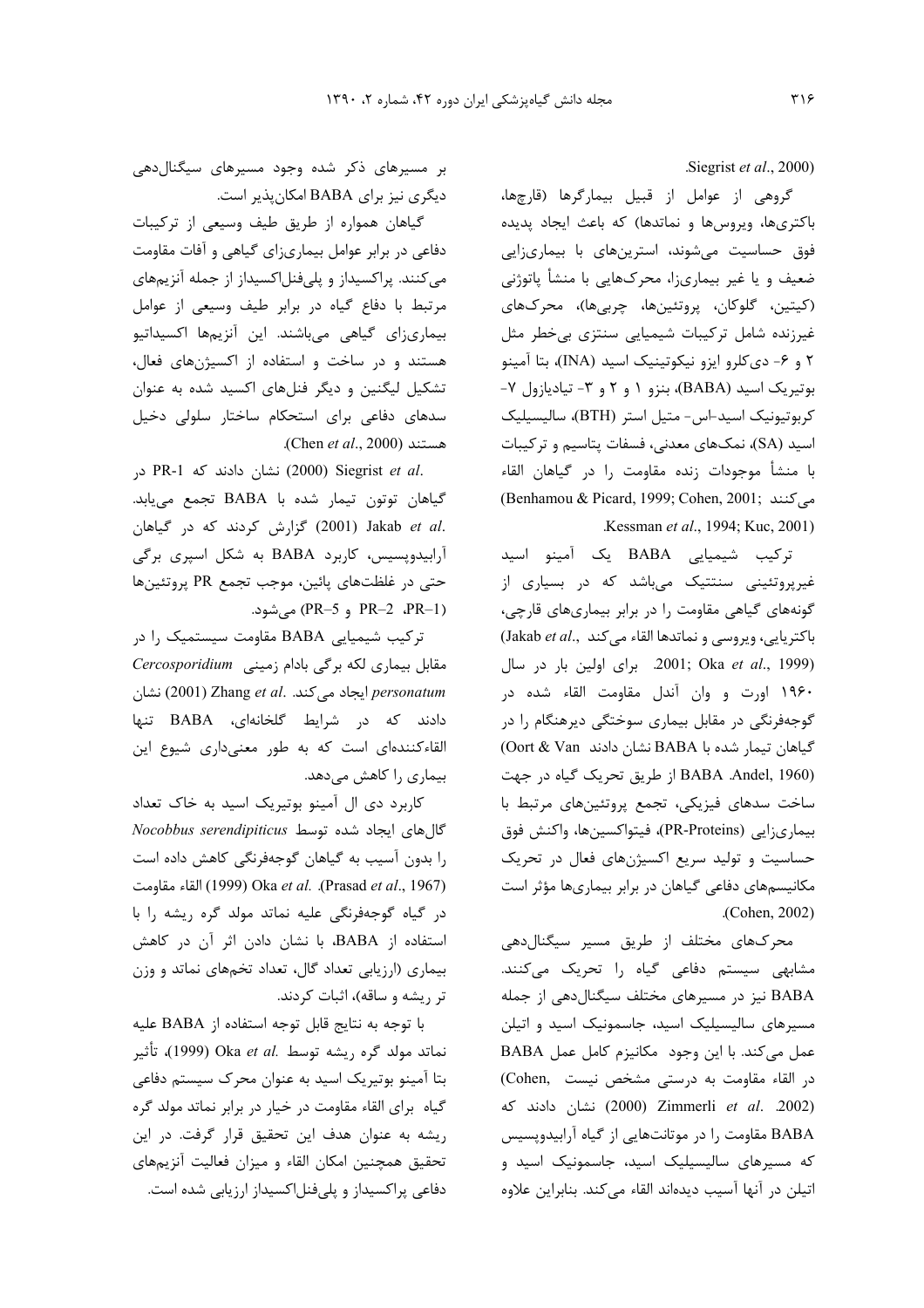#### مواد و روشها

### $M.$  javanica تهيه جمعيت نماتد

پس از تهیه نمونه گیاهی آلوده به نماتد، با استفاده از روش توده تخم منفرد (single eggmass) و تكثير متوالی آن روی ریشه گیاهچههای گوجهفرنگی رقم Rutgers، خالص سازی و تکثیر آن انجام شد. در اغلب تحقیقات نماتد شناسی از تخم و لاروسن دو نماتد جهت ایجاد آلودگی استفاده میشود ولی معمولا به دلیل غیر زنده بودن درصدی از تخمها، استفاده از لارو سن دوم نماتد بيشتر معمول مى باشد. استخراج تخم و تهيه لاروسن دوم با روش Hussey & Barker (1973) انجام گ فت.

### تهيه محرك بتا آمينو بوتيريك اسيد

ماده شیمیایی بتا آمینو بوتیریک اسید (BABA) از شرکت سیگما تهیه شده و غلظت ۲۰ میلی مول آن برای انجام آزمایشات استفاده شد (Oka et al., 1999). بررسی فعالیت آنزیمهای پراکسیداز و پلیفنلاکسیداز

در گیاه خیار آلوده به نماتد مولد گره ریشه مایهزنی شده با BABA

۱۳۰  $\text{cm}^{\text{v}}$  بذور خیار ضدعفونی شده در گلدانهای حاوی خاک (شامل ماسه، خاک برگ، خاک مزرعه به نسبت ١:١:١) استريل كشت گرديد. در مرحله ۶-۴ برگی، گیاهچههای خیار به روش خیساندن خاک -soil) drench) با محلول ٢٠ ميلي مول بتا آمينو بوتيريك اسيد تیمار شدند. به هر گیاهچه ۱۰ میلی لیتر از محلول مذکور اضافه شد (Oka et al., 1999). یک روز بعد از تیمار گیاهچههای خیار با آمینو بوتیریک اسید، جمعیت ۲۰۰۰ لارو سن دوم به ازاء هرگیاه مایهزنی شدند. جهت ثابت نگه داشتن حرارت اطراف ریشه گیاه، گلدانها در تشت بزرگی حاوی آب قرار گرفتند. دمای آب داخل تشت ۲۷ درجه سلسیوس و درجه حرارت محیط ۲۷±۲ تنظیم گردید.

در این آزمایش مایهزنی گیاهچههای خیار با نماتد به تنهایی (شاهد)، BABA به تنهایی، نماتد به اضافه BABA و آب مقطراستریل به عنوان تیمارهای آزمایش در نظر گرفته شدند. در گیاهان شاهد به جای BABA از آب مقطر استریل استفاده شد پس از مایهزنی گیاهچه با نماتد نمونه برداری از ریشه گیاهان در روزهای اول،

سوم، چهارم، پنجم و هفتم بعد از مایهزنی گیاهان با نماتد انجام گرفت. این آزمایش با سه تکرار در قالب آزمایش فاکتوریل در پایه طرح کاملاً تصادفی انجام گر فت.

#### استخراج پروتئین از بافت گیاه

نیم گرم از بافت ریشه گیاه در هاون چینی که قبلاً در يخچال سرد شده بود با استفاده از ازت مايع به خوبي سائیده و نرم گردید. سپس یک میلی لیتر بافر نمونه فسفات سديم ٠/١ مول (pH ۶) به آن اضافه و كاملاً هموژن شد. در تمام مدت انجام کار هاون در داخل تشت حاوی یخ قرار داشت. مخلوط حاصل بلافاصله به میکروتیوبهای ۱/۵ میلیلیتر منتقل و توسط میکروسانتریفیوژ در ۱۳۰۰۰ دور به مدت ۲۰ دقیقه در ۴ درجه سلسیوس (داخل یخچال) سانتریفیوژ شد. عصاره روئی حاصل برای انجام آزمایشها جدا و تا قبل از انجام آزمایش در ۴۰- درجه سلسیوس نگهداری شد .(Reuveni, 1995)

# ارزیابی میزان کل پروتئین قابل حل در عصاره

ارزیابی میزان کل پروتئین قابل حل در عصاره شامل تهیه منحنی استاندارد با استفاده از پروتئین استاندارد (اَلبومین سرم گاوی فراکسیون ۵) مطابق با روش Bradford (1976) انجام شد، به این منظور مقدار ٢٠ میکرولیتر عصاره هر نمونه با سه میلی لیتر معرف برادفورد در یک لوله آزمایش کوچک مخلوط و سپس میزان جذب نور در طول موج Amax=۵۹۵ nm با استفاده از اسیکتروفوتومتر قرائت گردید. برای هر نمونه سه تکرار در نظر گرفته شد. میزان کل پروتئین هر عصاره با استفاده از منحنی استاندارد محاسبه شد.

### ارزيابي ميزان فعاليت آنزيم پراكسيداز

ارزیابی میزان فعالیت آنزیم پراکسیداز بر اساس روش Mohammadi & Kazemi (2002) انجام شد. دو میلیلیتر مخلوط واکنش شامل مقداری از عصاره دارای ۴۰ میلیگرم پروتئین، ۲۰ میکرولیتر گوئیکول و مقدار كافى بافر سيترات فسفات ٢۵ ميلي مول (pH ۵/۴) طوری که حجم نهایی دو میلی لیتر باشد، در یک لوله آزمایش مخلوط گردید و دستگاه اسپکتروفوتومتر با  $\lambda_{\text{max}}$  = ۴۷۵nm حر طول موج = ۴۷۵nm صفر گردید. سپس ۱۰ میکرولیتر پراکسید هیدروژن ۳۰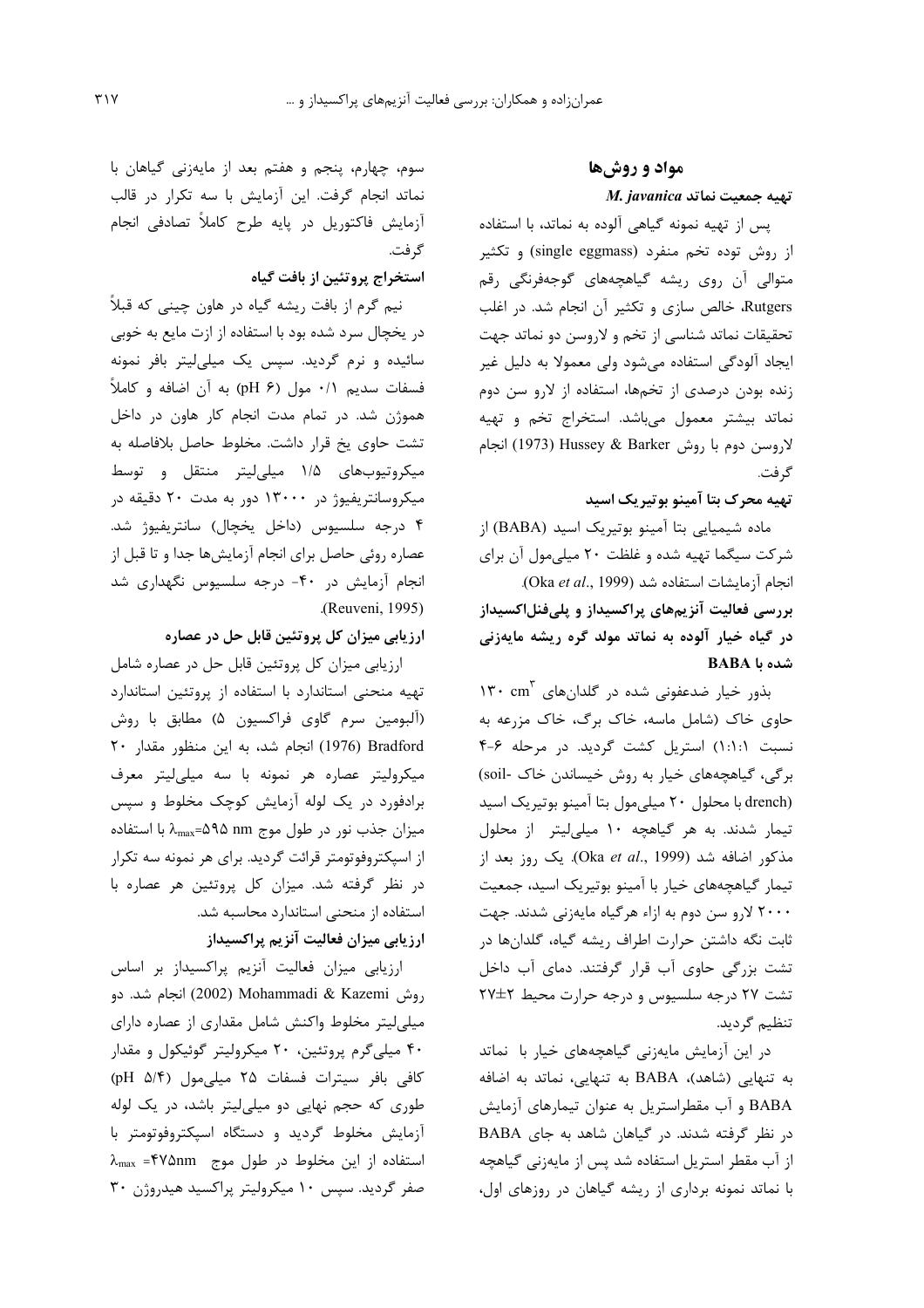درصد به مخلوط اضافه کرده و سریعاً مخلوط و تغییرات جذب نور با فواصل ١٠ ثانيه و به مدت يک دقيقه اندازهگیری گردید. فعالیت آنزیم به صورت تغییرات جذب نور در دقیقه در میلیگرم پروتئین محاسبه شد. ارزيابي ميزان فعاليت آنزيم پليفنلاكسيداز

دو میلیلیتر مخلوط واکنش شامل مقداری از عصاره نمونه که دارای ۴۰ میکروگرم پروتئین باشد، ۲۰ میکرولیتر محلول پرولین و مقدار کافی بافر سیترات فسفات ۲۵ میلی مول (pH ۶/۴) طوری که حجم نهایی دو میلی لیتر باشد در یک لوله آزمایش کوچک کاملاً مخلوط و این مخلوط به مدت دو دقیقه به وسیله ورتکس هوادهی شد. سپس دستگاه اسپکتروفوتومتر با  $\lambda_{\text{max}} = \Delta \lambda \Delta n m$  استفاده از این مخلوط در طول موج صفر گردید. سپس ۴۰ میکرولیتر محلول پیرو کتکول ۱۰۰ میلی مول به مخلوط فوق اضافه کرده و سریعا مخلوط نموده وبلافاصله تغييرات جذب نوربا فواصل ۱۰ ثانیه و به مدت یک دقیقه اندازهگیری شد. فعالیت آنزیم به صورت تغییرات جذب نور در دقیقه در میلی گرم يروتئين محاسبه شد ,Mohammadi & Kazemi  $.2002)$ 

# الكتروفورز بومي (Native PAGE) آيزوزايمهاي پراکسیداز

الكتروفورز بومي با استفاده از ژل جداكننده ١٢٪ و متراکم کننده ۶٪ انجام شد. در هر چاهک مقداری از عصاره که حاوی ۳۰ میکرو گرم پروتئین بود ریخته شده و حجم نهایی هر چاهک با استفاده از بافر نمونه به ۳۵ میکرولیتر رسانده شد. ولتاژ در مرحله ژل متراکمکننده ۷۵ ولت و در مرحله ژل جدا کننده ۱۰۰ ولت در نظر گرفته شد. سپس ژل Run شده از بین صفحات شیشهای خارج و چندین بار با آب مقطر شستشو داده شد. سپس در بافر سیترات- فسفات ۲۵ میلی مول حاوی گوئیکول با غلظت نهایی پنج میلی مول و pH، ۵/۴ به مدت ۳۰ دقیقه روی شیکر قرار داده شد. سپس مقدار یک درصد پراکسید هیدروژن قطره قطره به آن اضافه شد. پس از چند لحظه باندهای قهوهای که نشاندهنده آیزوزایمهای پراکسیداز بودند ظاهر شد .(Laemmli  $.1970)$ 

#### نتايج

بررسي ميزان فعاليت آنزيم پراكسيداز

همانطور که در شکل ۱ قابل مشاهده است در دو تیمار مایهزنی گیاهچهها با BABA به تنهایی و با BABA به اضافه نماتد، میزان فعالیت آنزیم در روز اول و سوم با شاهد (مايهزني شده فقط با نماتد) اختلاف معنیداری نداشتند، ولی از روز چهارم این دو تیمار با شاهد اختلاف معنیدار داشتند. در گیاهان مربوط به این دو تیمار و شاهد حداکثر فعالیت آنزیم در روز چهارم بعد از مایهزنی با نماتد مشاهده شد. تیمار گیاه سالم در روز اول، پنجم و هفتم اختلاف معنىدارى با شاهد نداشت ولی در روزهای سوم و چهارم با شاهد اختلاف معنیداری داشت. علاوه بر این فعالیت آنزیم پراکسیداز درتیمار گیاه خیار مایهزنی شده با BABA به اضافه نماتد در روزهای متوالی با اختلاف معنیداری نسبت به يكديگر افزايش يافت ولي بين روزهاي پنجم و هفتم اين تيمار اختلاف معنىدارى وجود داشت.

### بررسي ميزان فعاليت آنزيم پليفنلاكسيداز

دو تيمار مايهزنى گياهچهها با BABA به اضافه نماتد و BABA به تنهایی و تیمار گیاه سالم در روز اول با شاهد (مایهزنی شده با نماتد) اختلاف معنیداری نداشتند ولی در روزهای سوم و چهارم با شاهد اختلاف معنىدارى داشتند، فعاليت آنزيم در تيمار BABA به اضافه نماتد در روزهای سوم و چهارم اختلاف معنیداری با هم نداشتند و حداکثر فعالیت آنزیم در روز چهارم بود (شكل ٢).

### الكتروفورز آيزوزايمهاى پراكسيداز

همانطور که در شکل ۳ قابل مشاهده است باندهای آیزوزایمهای پراکسیداز به رنگ قرمز مایل به قهوهای با 

A: باندهای آیزوزایمهای پراکسیداز مربوط به تیمار گیاهچههای خیار مایهزنی شده با نماتد به اضافه BABA میباشد. در این تیمار، دو آیزوزایم با Rf =  $R_f$  و ایان شده است که در مقایسه با شاهد Rf =  $\cdot$  /۳۱ (مایهزنی شده با نماتد به تنهایی) گیاه سالم (D) باندها قوىتر بيان شدهاند. آيزوزايم با  $R_f = \cdot / 8$  در گياه سالم در مقایسه با این تیمار از نظر تراکم بسیار ضعيف بود.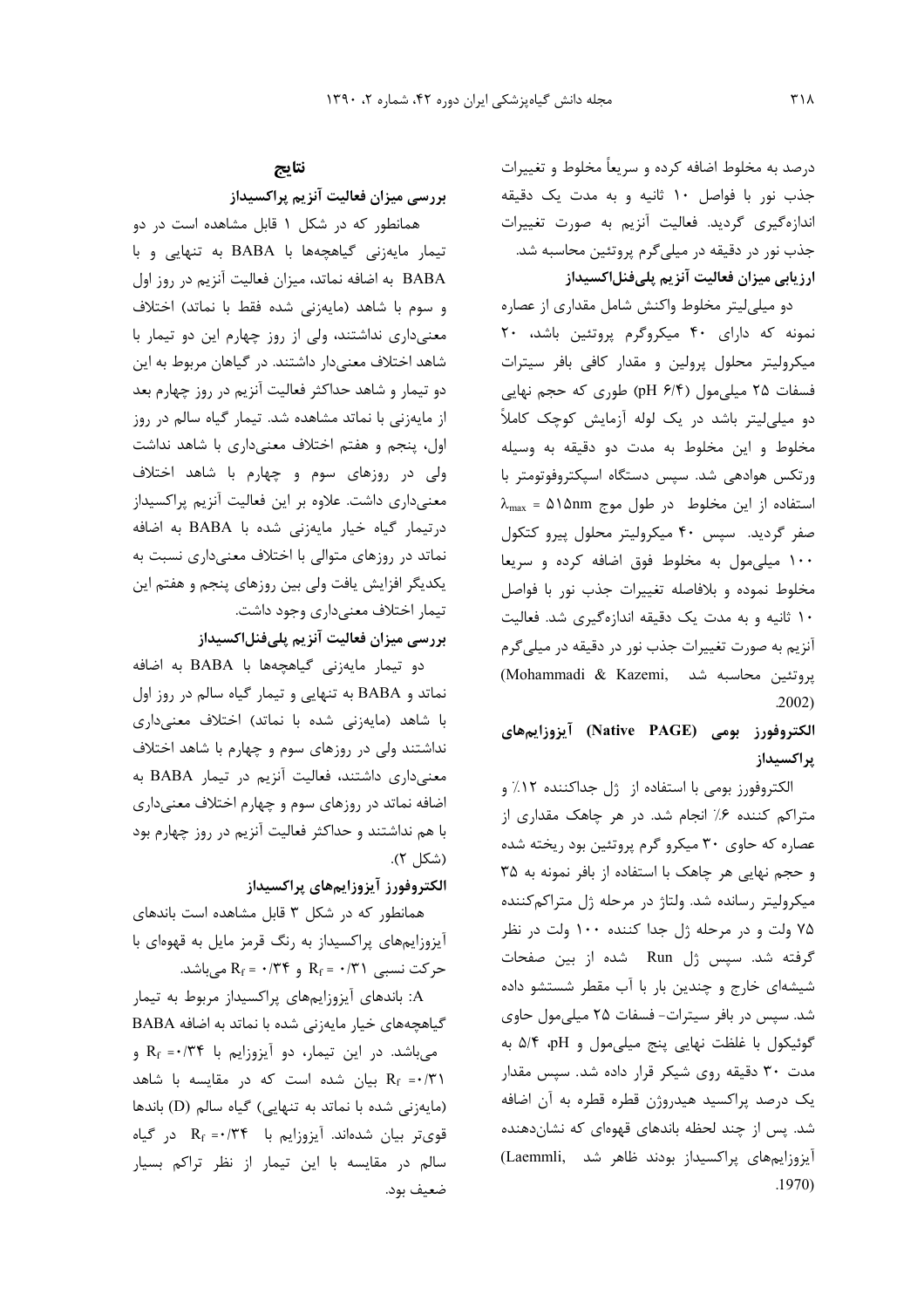

شکل ۱- تأثیر بتا آمینوبوتیریک اسید (BABA) بر فعالیت آنزیم پراکسیداز در ریشه خیار آلوده به نماتد مولد گره ریشه. اعداد این جدول میانگین سه تکرار می باشند. اعدادی دارای حروف یکسان، بر اساس آزمون دانکن در سطح ۵٪ اختلاف معنیدار ندارند. فعالیت آنزیم پراکسیداز به صورت تغییرات جذب نور در ۴۷۵ نانومتر در دقیقه در میلیگرم پروتئین نشان داده شده است.

**EBABA DNematode+BABA ■ Healthy plant DNematode(control)** 



روزهای بعد از مایه زنی با نماتد

شکل ۲- تأثیر بتا آمینو بوتیریک اسید (BABA) بر فعالیت آنزیم پلیفنل|کسیداز در ریشه گیاهچههای خیار آلوده به نماتد مولد گره ریشه. اعداد این جدول میانگین سه تکرار میباشند. اعدادی دارای حروف یکسان، براساس آزمون دانکن در سطح ۰/۵ اختلاف معنیدار ندارند. فعالیت آنزیم پلیفنلاکسیداز به صورت تغییرات جذب نور در ۵۱۵ نانومتر در دقیقه در میلیگرم پروتئین نشان داده شده است.



شکل ۳- الکتروفورز بومی آنزیم پراکسیداز در گیاهچههای خیار آلوده به نماتد مولد گره ریشه مایهزنی شده با BABA و مقایسه آن با گياه سالم كه به ترتيب A: نماتد به اضافه BABA B ،BABA .B : نماتد، D: گياه سالم.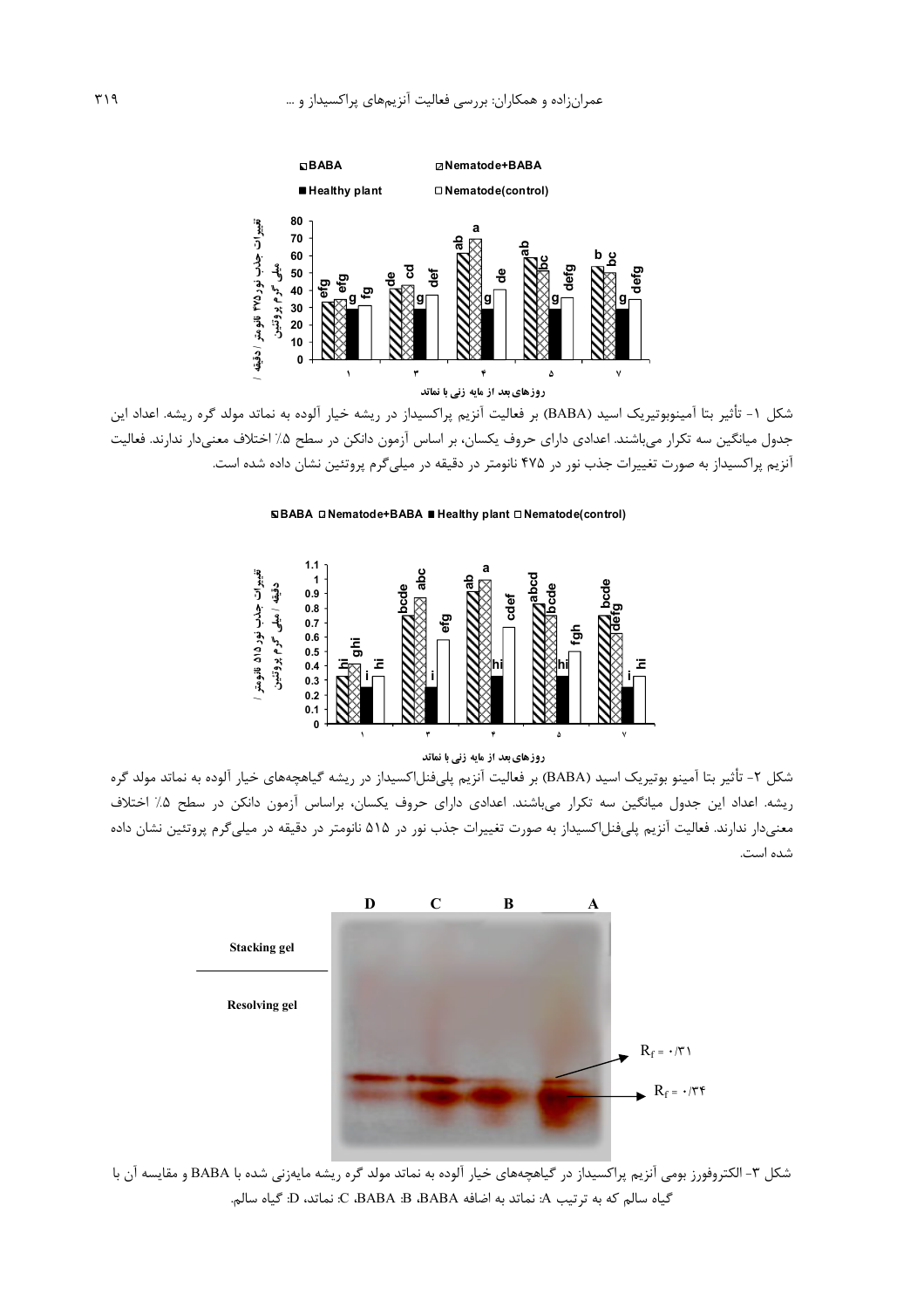B: باندهای آیزوزایمهای پراکسیداز مربوط به تیمار گیاهچههای خیار مایهزنی شده با BABA میباشد که  $R_f = \cdot / 7$ ۰ و  $R_f = \cdot / 77$  و  $R_f = R_f$  بيان شده است که در مقایسه با گیاه سالم، آیزوزایم با  $R_f = \cdot$ ۲۴ در گیاه سالم بسیار ضعیف است در حالیکه در این تیمار با تراکم قابل توجه مشاهده شد. پس می توان نتیجه گرفت که این آیزوزایم در مکانیسمهای دفاعی گیاه اهمیت بیشتری دارند.

C: باندهای آیزوزایمی مربوط به تیمار گیاهچههای خیا<sub>د</sub> مایهزنی شده با نماتد (شاهد) میباشد که در مقايسه با تيمار نماتد به اضافه BABA، آيزوزايمها از نظر تراكم ضعيفتر هستند.

D: باندهای آیزوزایمی مربوط به گیاه سالم میباشد.  $R_f = \cdot$  7۴ مراین تیمار دو آیزوزایم با  $R_f = \cdot \cdot R_f$  بسیار ضعيف بيان شدند.

#### ىحث

گیاهان در مواجهه با میکروارگانیسمها و توسط آسیبهای مکانیکی، تغییرات فیزیولوژیکی مهمی در آنها القاء شده و به طور كلي آنزيمها و تركيبات دفاعي گياه فعال می شوند. القاء مقاومت با افزایش و سنتز یکسری از مواد شیمیایی که طی یکسری از واکنشهای پیچیده در گیاه میزبان صورت میگیرد و باعث تحریک سیستم دفاعی گیاه میگردد. بسیاری از مواد که ماهیت پروتئینی دارند از جمله آنزیمهای دفاعی پراکسیداز در فرایند لیگنینی شدن، تولید سوبرین و تانن (سدهای فیزیکی و شیمیایی) که در نفوذیذیر شدن بافت گیاه عليه نماتد مولد گره ريشه دخالت دارند. على رغم پیشرفتهای مهمی که در ارتباط با محرکهای مختلف و پاسخهای دفاعی گیاهان میسر شده است هنوز اطلاعات کمی راجع به آنزیمهای القاء شده توسط BABA در دسترس است. در مطالعه اخیر از بین سه  $\beta$  ایزومر آمینو بوتیریک اسید (α, β, γ)، از ایزومر استفاده شد.

مشخص شده است که BABA به طور سیستمیک در گیاهان حرکت میکند و بخشی از این حفاظت سیستمیک که توسط BABA در مقابل بیماریهای گیاهی ایجاد میشود را توجیه ًمیکند. علاوه بر آن القاء

انتقال دهندههای سیگنال ازجمله سالیسیلیک اسید وجاسمونيك اسيد نيز تكميلكننده القاء سيستميك در گیاه میباشد (Cohen, 2002).

در این تحقیق از مارکرهای مقاومت القائی چون آنزیمهای پراکسیداز و پلیفنلاکسیداز برای بررسی استفاده شد. آنزیم پراکسیداز POX به عنوان یک القاء شونده سیستمیکی و به عنوان مارکری برای القاء مقاومت در گیاه برای ایجاد cross-link و محکم کردن ديواره سلولى ضرورى مى باشد (Kuc, 2001). اين آنزيم با دخالت در مرحله نهایی تولید لیگنین باعث افزایش مقاومت به بیماری می گردد (Lagrimini et al., 1987).  $H_2O_2$  که برای این عمل پراکسیداز دیواره سلولی نیاز به و رادیکال های منولیگنال دارد (Van Huistee, 1987). فعالیت آنزیم پراکسیداز در گیاه خیار با چهار تیمار مختلف شامل نماتد تنها، BABA به اضافه نماتد، BABA به تنهایی و شاهد سالم مورد سنجش قرار گرفت. از نتايج آزمايش بررسي فعاليت آنزيم پراكسيداز چنین استنباط میشود که BABA در آزمایش موجب افزايش فعاليت آنزيم پراكسيداز شده است. فعاليت آنزيم پراکسیداز از روز اول بعد از مایهزنی نماتد شروع شده و در روز چهارم به حداکثر فعالیت خود رسیده و سپس در روزهای بعد به تدریج کاهش یافت. این کاهش که در شاهد به شدت و در تیمارهای دیگر خیلی به کندی صورت گرفت دلیلی بر پایداری اثر القاء مقاومت توسط BABA مے باشد.

مشابه این نتایج، افزایش آنزیم پراکسیداز در ریشههای خیار که بوسیله باکتری P.corrugata تیمار شده بودند، در مقابل قارچ Pythium aphanidermatum Nandakumar et al. (Chen et al., 2000) مشاهده شد (2001) نشان دادند که تیمار گیاهان برنج با باکتری Pseudomonas fluorescens، منجر به القاء مقاومت سیستمیک علیه Rhizoctonia solani می شود و نتیجه این مقاومت، افزایش فعالیت آنزیمهای کیتیناز و پراکسیداز می باشد.

قزارش (1983) Premachandran & Dasgupta کردند که آنزیم پراکسیداز در پدیده مقاومت به نماتد .Aeloidogyne spp دخالت دارد.

همچنین نشان داده شده است که تغییرات فعالیت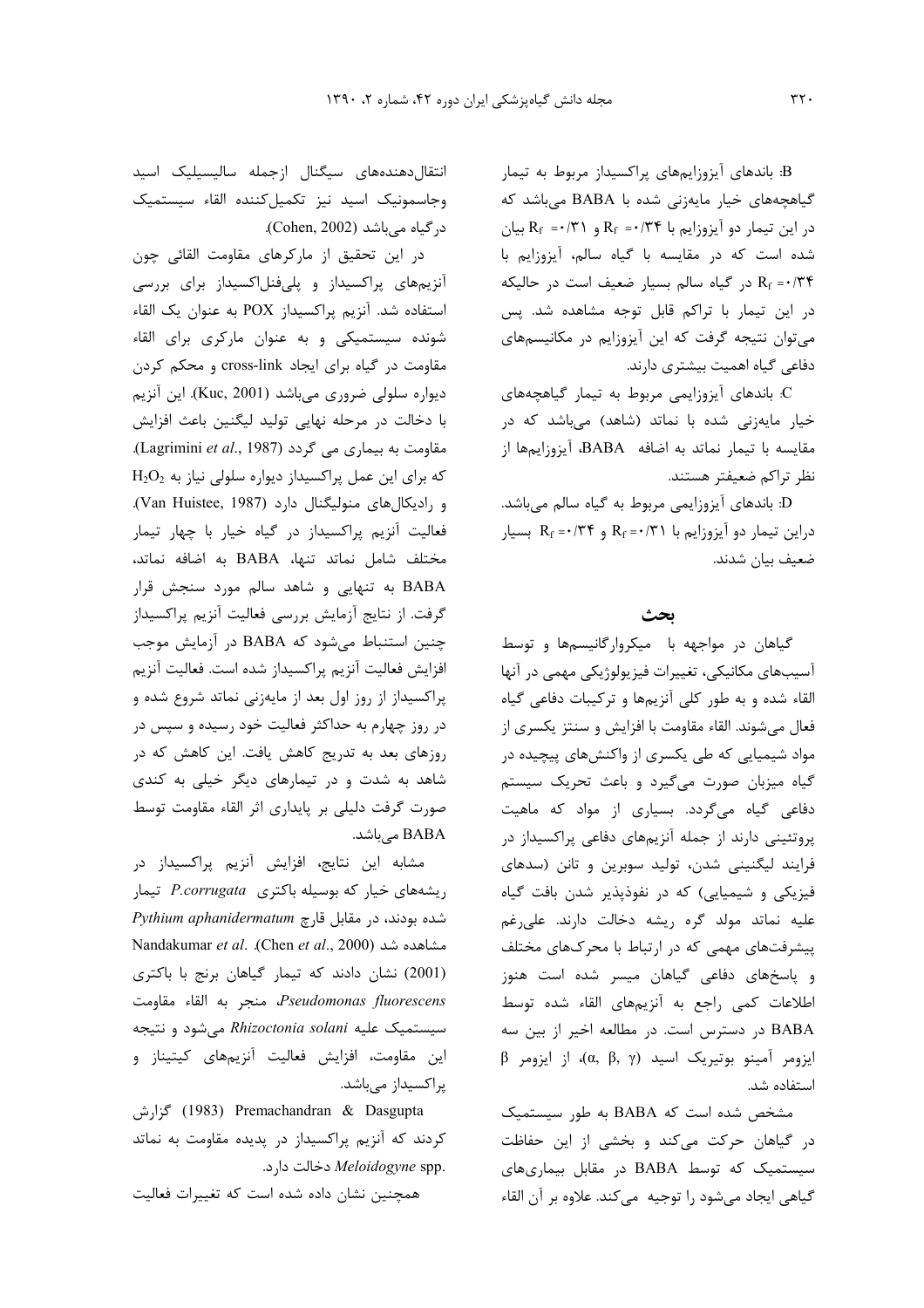آنزیم پراکسیداز نشاندهنده تغییرات بیوشیمیایی گیاه بوده و بخشی از واکنشهای مقاومت می باشد Reuveni) & Bothma, 1985).

.Baysal et al (2003) نشان دادند که افزایش مقاومت گیاهان گوجهفرنگی مایهزنی شده با acibenzolar-S-methyl عليه شانكر باكتريايي Llavibacter michiganensis ssp. michiganensis افزایش معنیدار فعالیت آنزیم پراکسیداز و کیتیناز مربوط مىباشد.

در اين تحقيق همچنين فعاليت آنزيم پلیفنلاکسیداز در گیاه خیار با تیمارهی فوقالذکر مورد سنجش قرار گرفت. BABA موجب افزایش فعالیت این آنزیم نسبت به گیاه سالم شد و فعالیت آن با شاهد (مايەزنى شدە فقط با نماتد) اختلاف معنى دار داشت. بنابراین BABA موجب افزایش معنیدار فعالیت آنزیم پلیفنلاکسیداز در ریشههای خیار علیه نماتد مے شود. M. javanica

.Zacheo et al (1993) 2acheo et al نشان دادند که آنزیم پلې فنل اکسیداز در ریشههای گوجهفرنگی در دمای کمتر از ۳۰ درجه سلسیوس در مقابل نماتد مولد گره ریشه افزایش مییابد. همچنین مشخص شده است که آنزیم پلیفنلاکسیداز در گیاهان گوجهفرنگی به مقدار بسیار زیادی بیان میشود و بیان زیاد این آنزیم با (Li & Steffens, افزایش مقاومت به پاتوژنها همراه است  $.2002)$ 

ر ریشەھای (1996) Williamson & Hussay گوجەفرنگى آلودە بە نماتد مولد گرە ريشە .*Meloidogyne* sppش ژنهایی را در مکانیسمهای دفاعی گیاه شناسایی کردند که باعث القاء آنزیمهایی مانند

ىلى فنل اكسيداز، كاتالاز، لييوكسي ژناز و پراكسيداز می شوند. نقش آنزیم پلی فنل اکسیداز در ایجاد مقاومت در گیاه ارزن دری (Penisetum glaucum) به سفیدک دروغي (Sclerospora graminicola) نيز توسط Raj et .al (2006) اثبات شد.

با توجه به نتايج بدست آمده از تغييرات فعاليت دو آنزیم پراکسیداز و پلیفنل|کسیداز در این آزمایش می توان گفت که نماتد بعد از رسیدن به ریشه و نفوذ به داخل بافت ريشه، طبيعتاً باعث زخمي شدن ريشه می گردد و با حرکت بین سلولی زیادی در بافت ریشه خود را به مكان تغذيه مى رساند. اين نفوذ و حركت بیمارگر به دلیل اینکه بین سلولی بوده و باعث از بین بردن سلولها در مسير خود نمي شود باعث القاء متابولیتهای دفاعی در میزان کمی می گردد. با ورود نماتد به داخل گیاه ترشحاتی توسط نماتد تولید می شود که روی واکنشهای بیوشیمیایی اثر گذاشته و خاموش شدن بعضی واکنشهای بیوشیمیایی و بالطبع کاهش سنتز ترکیباتو آنزیمهای دفاعی را به همراه دارد (Windham et al., 1989). بنابراین در تیمار نماتد تنها ميزان القاء آنزيمهاي دفاعي POX و PPO نسبت به تیمارهای مایهزنی شده با BABA به طور معنیداری كمتر مي باشد. در حالي كه BABA باعث افزايش القاء و سنتز پراکسیداز و پلیفنلاکسیداز به میزان زیادی مىشود.

تحقیقات بیشتری در مورد اثر BABA روی دیگر گیاهان میزبان نماتد مولد گره ریشه و دیگر گونههای نماتد، همچنین <sub>ر</sub>وی مکانیزمهای عمل BABA در ایجاد مقاومت به نماتد مولد گره در گیاه خیار لازم است.

#### **REFERENCES**

- Abad, P., Favery, B., Rosso, M. N. & Castagnone-Sereno, P. (2003). Root knot nematode parasitism and host responses: molecular basis of a sophisticated interaction. Molecular Plant Pathology, 4(4), 217-224.
- 2. Baysal, O., Soyla, E. M. & Soylu, S. (2003). Induction of defence-related enzymes and resistance by the plant activator acibenzolar- S-methy1 in tomato seedlings against bacterial canker caused by Clavibacter michiganensis ssp. Michiganensis. Plant Pathology, 52, 747-753.
- 3. Benhamou, N. & Picard, K. (1999). Induced resistance: a novel strategy for defense plants against pathogen. Phytoprotection, 80, 137-168.
- Bradford, M. M. (1976). A rapid and sensitive method for the quantification of microgram quantities of  $\overline{4}$ protein utilization the principle of protein–dye binding, Analyticaj Biochemistry, 72, 248-254.
- 5. Chen, C., Belanger, R. R., Benhamou, N. & Paulitz, T. C. (2000). Defense enzymes induced in cucumber roots by treatment with plant growth- promoting rhizobacteria (PGPR) and Pythium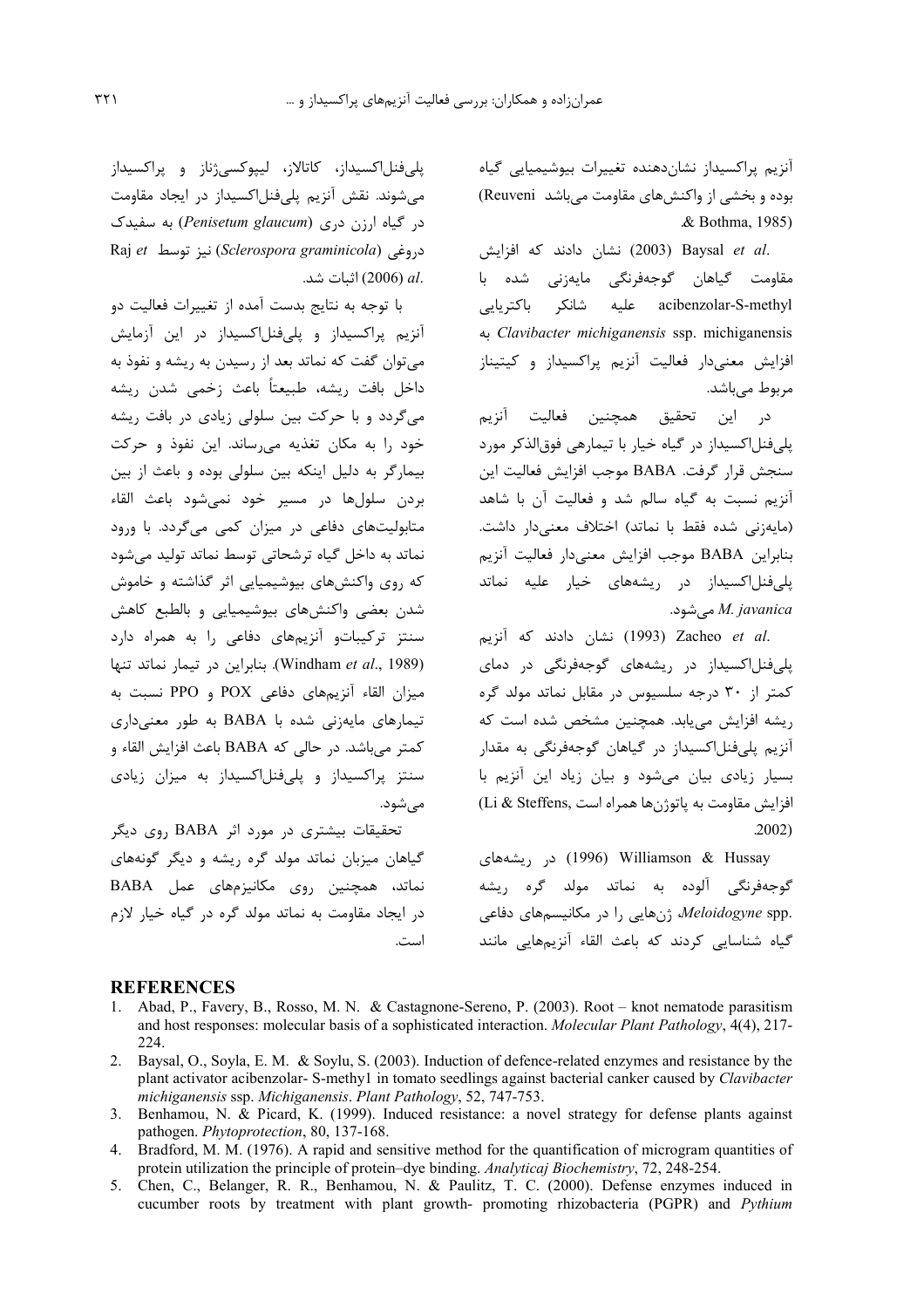*aphanidermatum*. *Physiology and Molecular Plant Pathology*, 56, 13-23.

- 6. Cohen, Y. (2001). The BABA story of induced resistance. *Phytoparasitica*, 29, 375-378.
- 7. Cohen, Y. R. (2002). G-amino butyric acid induced resistance against plant pathogens. *Plant Disease*, 86: 448 - 457.
- 8. Gorlach, Y., Volrath, S., Knauf B eiter, G., Hengy, G., Beckhove, U., Kogel, K.H., Oostendorp, M., Staub, T., Ward, E. & Kessmann, H. (1996). Benzothiadiazole a novel class of inducers of systemic acquired resistance, activates gene expression and disease resistance in wheat. *Plant and Cell*, 8, 629- 643.
- 9. Hussey, R. S. & Barker, K. R. (1973). A comparison of methods of collecting inocula of *Meloidogyne* spp. including a new technique. *Plant Disease Reporter*, 57, 1025-1028.
- 10. Jakab, G., Cottier, V., Toquin, V., Rigoli, G., Zimmerli, L., Metraux, J. P. & Mauchmani, B. (2001). Gaminobutyric acid-induced resistance in plants. *European Journal of Plant Pathology*, 107, 29-37.
- 11. Kessmann, H., Staub, T., Hofmann, C., Maetzke, T. & Herzog, J. (1994). Induction of systemic acquired disease resistance in Plants by chemicals. *Annual Review of Phytopathology*, 32, 439-459.
- 12. Kogel, K. H., Beckhove, U., Dreschers, J., Munchs, J. & Romme, Y. (1994). Acquired resistance in barley–the resistance mechanism induced by 2, 6-dichloveison. cotionic acid is a phenocopy of a genetically based mechanism governing race–specific powdery mildew resistance. *Plant Physiology*, 106, 1269-1277.
- 13. Kuc, J. (2001). Concepts and direction of induced systemic resistance in plants and its application. *European Journal of Plant Pathology*, 107, 7-12.
- 14. Laemmli, U. K. (1970). Cleavage of structural proteins during the assembly of the head of bacteriophage T4. *Nature*, 227, 680-685.
- 15. Lagrimini, L. M., Bukhart, W., Moyer, M. & Rothstein, S. (1987). Molecular cloning of complementary DNA encoding the lignin forming peroxidase from tobacco: Molecular analysis and tissue specific expression. In: Proceedings of *the National Academy of Sciences*, 84, 7542-7546.
- 16. Li, L. & Steffens, J. C. (2002). Over expression of polyphenol oxidase in transgenic tomato plants results in enhanced bacterial disease resistance. *Planta*, 215, 239-247.
- 17. Mohammadi, M. & Kazemi, H. (2002). Changes in Peroxidase and polyphenol oxidase activities in susceptible and resistance wheat heads inoculated with *Fusarium graminearum* and induced resistance. *Plant Science*, 162, 491-498.
- 18. Nandakumar, R., Babu, S., Wiswanathan, R., Raguchander, T. & Samiyappan, R. (2001). Induction of systemic resistance in rice against sheath blight disease by *Pseudomonas fluorescens*. *Soil Biology & Biochemistry*, 33, 603-612.
- 19. Oka, Y., Cohen, Y. & Spiegel, Y. (1999). Local and systemic induced resistance to the root-knot nematode in tomato by DL- G- amino- n- butyric acid. *Phytopathology*, 89, 1138-1143.
- 20. Oort, A. J. P. & Van Andel, O. M. (1960). Aspects in chemotherapy. *Mededel. Opz.*, 25, 961-992.
- 21. Prasad, S. K. & Webster, J. M. (1967). The effect of amino acid antimetabolites on four nematode species and their host plants. *Nematologica*, 13, 318-323.
- 22. Premachandran, D. & Dasgupta, D. R. (1983). A Theorical model for plant-nematode interaction. *Revuede Nematology*, 6(2), 311-315.
- 23. Raj, S. N., Sarosh, B. R. & Shetty, H. S. (2006). Induction and accumulation of polyphenol oxidase activities as implicated in development of resistance against pearl millet downy mildew disease. *Functional Plant Biology*, 33, 563-571.
- 24. Reuveni, R. & Bothma, G. C. (1985). The relationship between peroxidase activity and resistance of *Sphaerotheca fuligenea* in melons. *Phytopathologische Zeitschrift*, 114, 260-267
- 25. Reuveni, R. (1995). Biochemical marker for disease resistance. In: R. P. Singh and U. S. Singh, (Eds.), *Molecular methods in plant pathology*, CRC Press, Boca Raton.
- 26. Sasser, J. N. (1980). Root- knot nematodes: a global menace to crop production. *Plant Disease*, 64, 36- 41.
- 27. Shailasree, S., Sarosh, B. R., Vasanthi, N. S. & Shetty, H. S. (2001). Seed treatment with G-aminobutyric acid protects *Pennisetum glaucum* systemically from *Sclerospora graminicola*. *Pest Management Science*, 57, 721-728.
- 28. Siegrist, J., Orober, M. & Buchenauer, H. (2000). Beta-aminobutyric acid- mediated enhancement of resistance in tobacco to tobacco mosaic virus depends on the accumulation of salicylic acid. *Physiological & Molecular Plant Pathology*, 56, 95-106.
- 29. Steiner, U. & Schonbeck, F. (1995). Induced disease resistance in monocots. In: R. Hammerschmidt & J. Kuc, (Eds.). *Induced resistance to disease in plants*. (pp 86-109). Kluwer Academic Publishers.
- 30. Van Huistee, R. B. (1987). Some molecular aspects of plant peroxidases: Biosynthetic studies. *Annual Review Plant Physiology*, 38, 205-219.